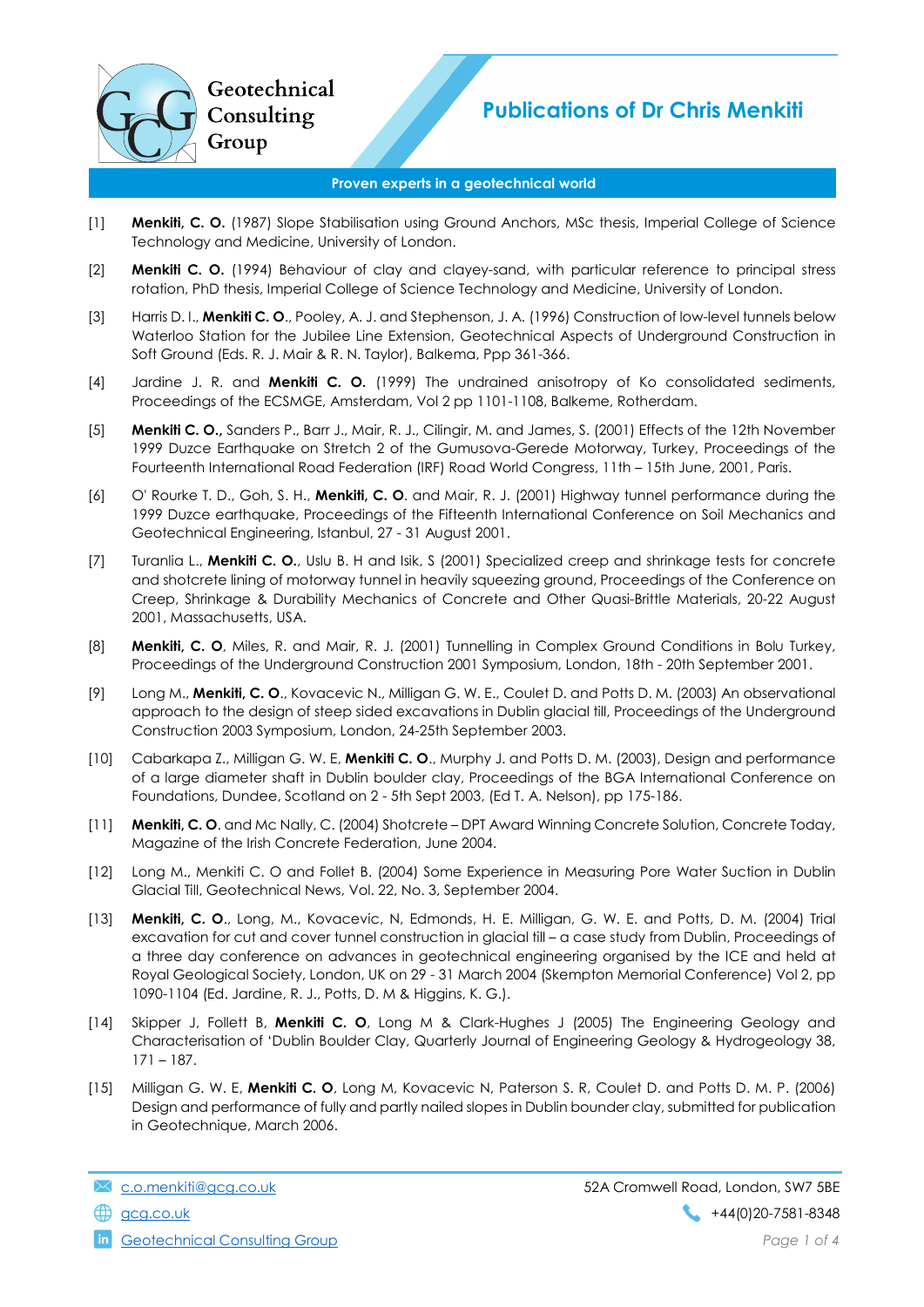- [16] Long M and Menkiti C. O. (2006) Characterisation and engineering properties of Dublin boulder clay, submitted to the Proceedings of the 2nd International Conference on Characterisation and Engineering Properties of Natural Soils, Singapore 29 Novo ember 2006.
- [17] Pigorini A, Iannotta F, Harris D. I, Menkiti C. O, Facibeni L, Mair R. J. M, Jamiolkowski M and Leoni F. (2006) The Successful Application of Compensation Grouting to Protect a Railway Viaduct from Tunnelling Induced Movements, submitted for publication in Ingegneria Ferroviaria (in Italian).
- [18] Long M and Menkiti C. O. (2007) Geotechnical Properties of Dublin boulder clay, Geotechnique, 57, No. 7, 595-611.
- [19] Kovacevic N, Milligan G.W.E, Menkiti C.O, Long M and Potts D.M (2007) Finite element analyses of steep man-made cuts in Dublin Boulder Clay, accepted for publication by the Canadian Geotechnical Journal, November 2007.
- [20] Bracegirdle A, Clark A and Menkiti C. O (2007). Climate change impacts on landslide mechanisms and hazard in Southern UK, Proceedings of the International Conference on Landslides and Climate Change – Challenges and Solutions, Isles of Wright, 21 – 24th May 2007.
- [21] Iannotta F, Pigorini A, Mair R.J, Facibeni L, Harris D. I., Menkiti C. O and Leoni F (2007) Applicazione della tecnica del compensation grouting per il controllo dei cedimenti indotti dallo scavo di gallerie al di sotto di un viadotto ferroviario, XXIII Convegno Nazionale di Geotecnica, Padova, Abano Terme 2007. (Application of the technique of compensation grouting for the control of sediments induced by excavation of tunnels beneath a railway viaduct, in Italian).
- [22] Menkiti C. O. and Long M. (2008) Performance of soil nails in Dublin glacial till, Canadian Geotechnical Journal Volume 45, No 12, pp 1685-98.
- [23] Kontoe S, Zdravkovic L, Potts D. M. and Menkiti C. O. (2008) Case study on seismic tunnel response, Canadian Geotechnical Journal Volume 45, No 12, pp 1743-64 - awarded British Geotechnical Association Medal 2009.
- [24] Pigorini A, Iannotta F, Mair R. J, Harris D. I, Menkiti C. O and Leoni F (2009) The Application of Compensation Grouting to Protect a Railway Viaduct from Tunnelling Induced Movements, Proceedings of the International Tunnelling and Underground Space Association (ITA-AITES) World Tunnel Congress, Budapest, Hungary - 23-28 May, 2009.
- [25] Kontoe S, Zdravkovic L, Potts D.M and Menkiti C.O (2009) Comparison of constitutive models through a case study on seismic response of tunnels, Proceedings of International Conference on Performance-Based Design in Earthquake Geotechnical Engineering - from case history to practice, Tokyo, Japan, June 15 - 18, 2009 (IS-Tokyo 2009) Paper No. 132, pp.1051-1059 - Winner BGA Medal 2009
- [26] Mair, R. J., Viggiani, G. and Menkiti C. O. (2009) Reduction and Control of Surface Settlement Induced by Shallow and deep Excavations, Risk Mitigation by Soil Improvement and Reinforcement, XXII Conferenze di Geotecnica di Torino, 18 e 19 Novembre 2009.
- [27] Merritt, A.S., Menkiti, C.O., Harris, D.I., Zdravkovic, L., Potts, D.M. and Mair R.J. (2010), 3D finite element analysis of a diaphragm wall excavation with sacrificial crosswalls, International Geotechnical Conference on Geotechnical Challenges in Megacities, Moscow, Russia, 7-10 June 2010.
- [28] Kontoe, S., Zdravkovic, L., Potts, D. M. and Menkiti, C. O. (2011), On the relative merits of simple and advanced constitutive models in dynamic analysis of tunnels, accepted by Geotechnique in Oct 2011.
- [29] Kontoe S., Zdravkovic, L., Menkiti C.O., Potts, D.M. and Lennon, R. F (2011), Seismic response of complex soil-structure systems, Geotechnics of Hard Soils – Weak Rocks, 15th European Conference on Soil Mechanics and Geotechnical Engineering, Athens, Greece, 12-15 September 2011.
- [30] **Menkiti, C.O.,** Merritt, A.S., Choy, C.K., Mortimore, R.N. and Black, M (2011) Geotechnical Properties of the Chalk in east London and the Thames Gateway, Geotechnics of Hard Soils – Weak Rocks, 15th European Conference on Soil Mechanics and Geotechnical Engineering, Athens, Greece, 12-15 September 2011.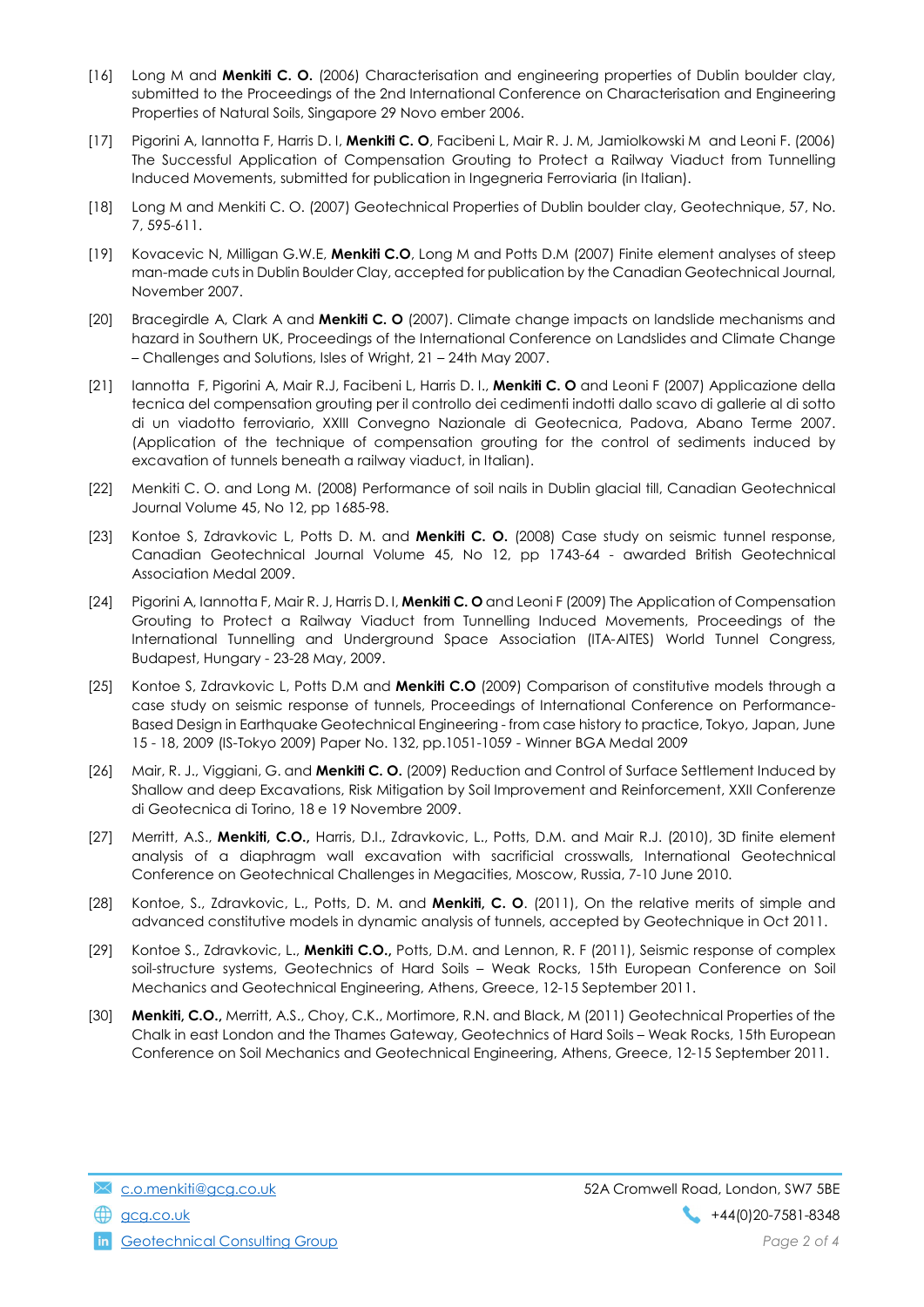- [31] Menkiti, C. O., Milligan, G. W. E., Long, M. and Higgins P. (2011) Soil nailing in Dublin boulder clay a hard lodgement till, Geotechnics of Hard Soils – Weak Rocks, 15th European Conference on Soil Mechanics and Geotechnical Engineering, Athens, Greece, 12-15 September 2011, Springer. Paper upgraded and extended, by invitation, and re-printed in International Journal of Geotechnical and Geological Engineering, Special issue on Hard Soils and Weak Rocks, Springer, submitted May 2013.
- [32] Kontoe, S., Zdravkovic, L., Menkiti, C.O. and Potts, D.M, (2012) Seismic response and interaction of complex soil retaining systems, Computers and Geotechnics, Volume 39, January 2012. DOI information: 10.1016/j.compgeo.2011.08.003
- [33] **Menkiti, C.O.** (2012) Session report Construction, design and measured performance of bored tunnels 7th International Symposium on Geotechnical Aspects of Underground Construction in Soft Ground, Viggiani (ed) 16 – 18 May 2011, Roma, Italy. TC28 IS Roma 2011, ISBN 978-0-415-668367-8, © 2012 Taylor & Francis Group, London UK.
- [34] Long, M., Menkiti, C. O., Skipper, J. A., Brangan, C. and Looby, M. (2012) Retaining Wall Behaviour in Dublin's Estuarine Deposits Geotechnical Engineering, Proceedings of the Institution of Civil Engineers, Volume 165, Issue 4, 01 August 2012 , pages 247 –266. http://dx.doi.org/10.1680/geng.10.00037
- [35] Long, M., Brangan, C., Menkiti, C. O., Looby, M. and Casey P. (2012), Retaining walls in Dublin boulder clay, Geotechnical Engineering, Proceedings of the Institution of Civil Engineers, Volume 165, Issue 6, 01 December 2012 , pages 351 –365. http://dx.doi.org/10.1680/geng.9.00091 - Winner ICE John Mitchell Award 2014
- [36] Menkiti C. O, Long M., Milligan G.W.E. and Higgins P (2013) Soil nailing in Dublin Boulder Clay, International Journal of Geotechnical and Geological Engineering (Springer),July 2013, Publisher Springer-Verlag. DOI 10.1007/s10706-013-9679-6
- [37] Schroeder F.C., Merritt A.S., Menkiti C.O., Caianiello M., Potts D.M. and Sorge R. (2014) Assessing the effects of constructing the Colosseo/Fori Imperiali station on the Basilica di Massenzio in Rome, Italy, 8th European Conference on Numerical Methods in Geotechnical Engineering, (NUMEG 2014) 18 – 20 June 2014, Delft, Netherlands.
- [38] Baldwin Z, Bell A, Menkiti C. O. and Martin J. (2015) Innovative use of micro-pile groups to replace hand dug under ream piles at 5 Broadgate, London, Proceedings of the XVI European Conference on Soil Mechanics and Geotechnical Engineering, Edinburgh, 13 – 17 September 2015.
- [39] **Menkiti C. O.** and Long M. (2015) Consolidation settlements in Dublin Boulder Clay, Proceedings of the XVI European Conference on Soil Mechanics and Geotechnical Engineering, Edinburgh, 13 – 17 September 2015.
- [40] Kovacevic N., Menkiti C.O., Long M. and Potts D.M. (2015) Finite element analyses of a cantilever wall in Dublin Boulder Clay, Proceedings of the XVI European Conference on Soil Mechanics and Geotechnical Engineering, Edinburgh, 13 – 17 September 2015.
- [41] **Menkiti C. O.**, Davis J. A., Semertzidou K., Abbireddy C.O.R., Hight D. W, Williams J. D. & Black M. (2015) The geology and geotechnical properties of the Thanet Sand Formation – an update from the Crossrail Project, Proceedings of the XVI European Conference on Soil Mechanics and Geotechnical Engineering, Edinburgh, 13 – 17 September 2015. Also republished in The Crossrail Project: Infrastructure Design and Construction, Volume 2.
- [42] Skipper J. A., Scholes H. E., Lawrence U., Packer M., and Menkiti C. O. (2015) The Lambeth Group in the Crossrail Project of London, UK - the geological model Proceedings of the XVI European Conference on Soil Mechanics and Geotechnical Engineering, Edinburgh, 13 – 17 September 2015. Also republished in The Crossrail Project: Infrastructure Design and Construction, Volume 2.
- [43] Lawrence, U., Menkiti, C. O. and Black, M. (2016) A regional scale groundwater monitoring programme for the Crossrail project: strategy and implementation, The Crossrail Project: Infrastructure Design and Construction, Volume 2.
- [44] Lawrence U., Menkiti C. O. and Black M. (2017) Groundwater monitoring for the Construction Phase of the Crossrail project accepted by QJEGH 2017 (paper qjegh2016-046R2).
- [45] Lawrence, Menkiti C. O. and Black M. (2017) Regional scale groundwater investigations for the Crossrail project accepted QJEGH 2017 (paper qjegh2016-047R2).